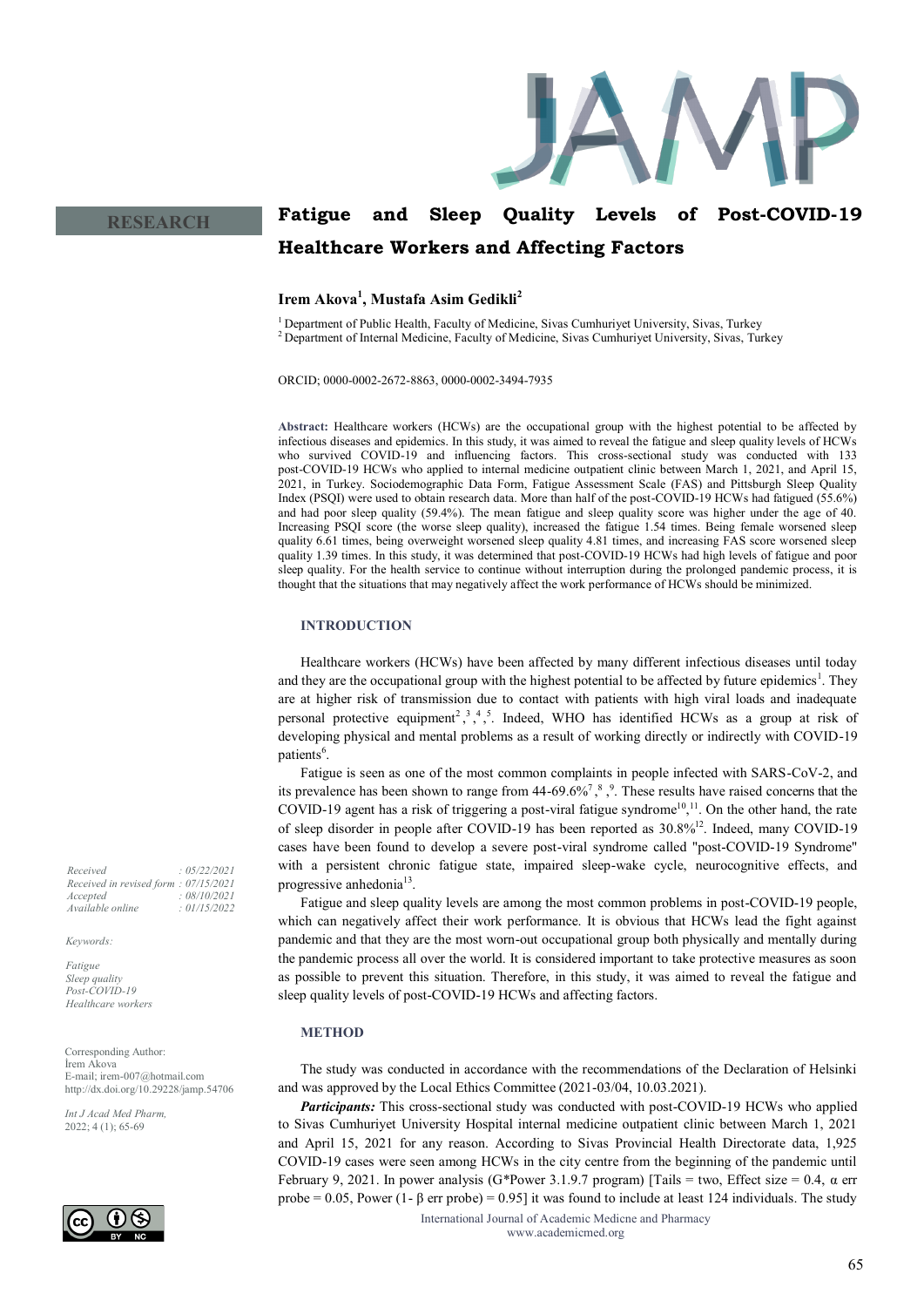turned negative and who applied to the outpatient clinic within the and those who were overweight (compared to obese) (p= 0.012) specified period. The polymerase chain reaction (PCR) test results of the participants were checked electronically (Ministry of Health e-Pulse Personal Health System). Those with chronic illnesses or psychiatric disorders that could manifest themselves with fatigue were not included in the study. The individuals who agreed to participate in the study were informed about the study and their written informed consent was obtained. Sociodemographic Data Form, Fatigue Assessment Scale (FAS) and Pittsburgh Sleep Quality Index (PSQI) were used to obtain research data. Data collection tools were applied to the participants by the researchers.

*The Sociodemographic Data Form*: The participants' age, gender, marital status, occupation, height, body weight, COVID-19 diagnosis date, smoking status and COVID-19 treatment type were questioned.

*FAS*: It was used to determine the fatigue levels of individuals. It was created by Michielsen et al. and Cronbach's alpha value was reported to be  $0.87<sup>14</sup>$ . The FAS is a 10-item scale that assesses symptoms of fatigue. Each item of FAS is a five-point Likert-type scale ranging from 1 ("never") to 5 ("always"). Items 4 and 10 were of HCWs who have survived COVID-19. However, we found a reverse scored. Total scores can range from 10 representing the lowest limited number of studies in the literature on HCWs who survived level of fatigue to 50 representing the highest. If the FAS score is <22; no fatigue, if the FAS score is between 22-34; fatigued and if the FAS score  $\geq$ 35; is considered to be over-fatigued<sup>15</sup>.

*PSQI:* It was used to determine sleep quality of individuals<sup>16</sup>. It consists of 19 items and its score varies between 0-21 points. When the score is less than five, sleep quality is good, while when the score is five or higher, sleep quality is poor. Sensitivity was determined as 89.6% and specificity 86% in PSQI $^{16}$ . The reliability and validity study of the test was demonstrated by Agargun et al.<sup>17</sup>.

*Statistics:* The data obtained from our study were evaluated with the SPSS 22.0 program. Descriptive statistics such as mean, standard deviation and percentage distribution were calculated in the evaluation. The normality of the data was measured with the Kolmogorov-Simirnov test. Since the data did not meet the parametric conditions, Mann Whitney U test was used for two independent groups and Kruskal Wallis (post hoc Mann Whitney U) test was used for more than two groups. Chi-square test was used to evaluate the data obtained by counting. Binary logistic regression analysis was performed. To predict post-COVID-19 fatigue scores; gender, age group, marital status, occupation, smoking, body mass index (BMI), COVID-19 treatment type, duration after recovery from COVID-19 and PSQI score were included in the model. To predict post-COVID-19 sleep quality scores; gender, age group, marital status, occupation, smoking, BMI, COVID-19 treatment type, duration after recovery from COVID-19 and FAS score were included in the model. The level of error was taken as 0.05.

### **FINDINGS**

Sociodemographic characteristics of the HCWs and distribution of these characteristics according to post-COVID-19 FAS and PSQI are presented in Table 1. Most of the participants were female, most were under 40, and most were married. Most of them did not smoke and most of them had BMI at underweight / normal weight level. Most of the participants had completed their COVID-19 treatments as outpatient. Most of the HCWs were fatigued and most of them had poor sleep quality. The sleep quality of female HCWs was worse than that of male  $(p = 0.001)$  (Table 1).

Table 2 shows the distribution of the means of the post-COVID-19 FAS and PSQI by sociodemographic characteristics of the HCWs. The mean fatigue score of HCWs under the age of 40 was higher than those aged 40 and over ( $p = 0.010$ ). The mean sleep quality score was

was completed with 133 volunteers whom the COVID-19 PCR test higher in female ( $p= 0.001$ ), those under 40 years of age ( $p= 0.019$ ), (Table 2).

> Logistic regression model predicting post-COVID-19 fatigue scores is given in Table 3. Increasing PSQI score (the worse sleep quality), increased the fatigue 1.54 times ( $p= 0.001$ ). (Table 3).

> Table 4 shows logistic regression model predicting post-COVID-19 sleep quality scores. Being female worsened sleep quality 6.61 times (p= 0.002), being overweight worsened sleep quality 4.81 times (p= 0.017) and increasing FAS score worsened sleep quality 1.39 times ( $p= 0.001$ ) (Table 4).

#### **DISCUSSION**

In our study, we aimed to reveal the fatigue and sleep quality levels of HCWs who survived COVID-19 and influencing factors. The number of HCWs infected with COVID-19 continues to increase both in our country and worldwide, and it is thought that this will have a significant impact on healthcare systems<sup>18</sup>,<sup>19</sup>,<sup>20</sup>. Therefore, it is extremely important to determine the physical and mental well-being COVID-19.

In a study conducted with post-COVID-19 individuals in which more than half of the participants (51.6%) were HCWs, Townsend et al. found the prevalence of fatigue to be  $52.3\%$  similar to our study<sup>21</sup>. They reported that female was more in the severe fatigue group  $(p = 0.002)$ , but no differences in age, BMI, as in our study. Although it was not significant in our study, female was more in the group we defined as fatigued / over-fatigued (56.2%). In the same study, researchers did not observe any relationship between being a HCW and meeting the case definition of fatigue $21$ .

In a systematic review and meta-analysis study of HCWs exposed or infected with COVID-19, the frequency of fatigue among HCWs was found to be  $38.0\%^{22}$ . On the other hand, the frequency of fatigue in the general population infected with COVID-19 was found to be between 42.4- 46.1% according to the meta-analysis results<sup>23</sup>,<sup>24</sup>. The reason that the frequency of fatigue in HCWs we detected in our study is higher than previous studies and the general population may be that the workload intensity of HCWs continues to increase with the prolongation of the pandemic process. Continuous exposure to viral loads from patients can interact with high environmental stress that can affect the immune system<sup>25</sup>,<sup>26</sup>. This could explain the increase in physical symptoms of COVID-19 in HCWs over time.

In a study in Kingdom of Saudi Arabia conducted with 200 post-COVID-19 patients who applied to the pulmonology clinic for follow-up, the FAS score of the participants was found to be  $40.8 \pm 5.8$  and it was higher in male than in female<sup>27</sup>. The reason for this result, which was calculated much higher than the FAS score mean we found in our study, may be that this study was conducted with individuals with continuing post-COVID-19 pulmonary complaints. On the other hand, similar to our study the researchers did not reported any relationship between fatigue score and age, marital status and smoking $27$ .

In the study by Salazar de Pablo et al. the frequency of poor sleep among HCWs was found to be 37.9% during the COVID-19 pandemic<sup>22</sup>. In the another meta-analysis study, it was reported that the pooled prevalence of HCWs' insomnia was 27.8% during the pandemic and it was higher in nurses compared to physicians (42.4% vs.  $39.1\%$ <sup>28</sup>. In our study, the sleep quality of female HCWs was worse than that of male, and considering that most of the nurses were female, the findings of both studies were consistent with each other. In the same study the researchers found the overall prevalence of HCWs' impaired sleep quality as 64.3% during the pandemic similar to the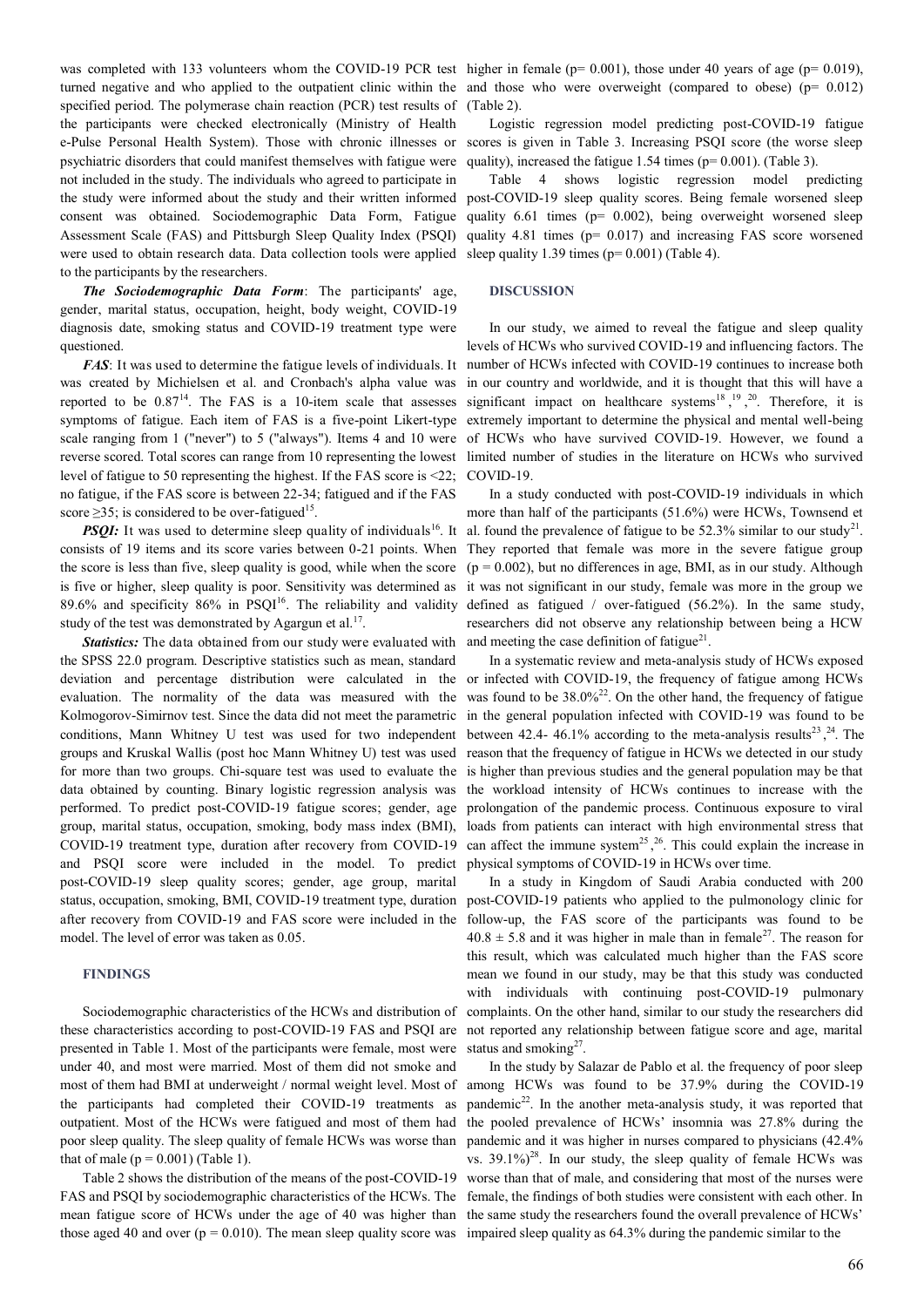**Table 1**. Sociodemographic characteristics of the healthcare workers and distribution of these characteristics according to post-COVID-19 Fatigue Assessment Scale and Pittsburgh Sleep Quality Index

|                                               |                                 | Fatigue Assessment Scale (n=133)                    |                        | Pittsburgh Sleep Quality Index (n=133) |                    |
|-----------------------------------------------|---------------------------------|-----------------------------------------------------|------------------------|----------------------------------------|--------------------|
| Characteristic                                | Total                           | Non-Fatigued                                        | Fatigued/Over-Fatigued | Good Sleep Quality                     | Poor Sleep Quality |
|                                               | $n$ (%)                         | $n$ (%)                                             | $n$ (%)                | $n$ (%)                                | $n$ (%)            |
|                                               |                                 | 59(44.4)                                            | 74(55.6)               | 54(40.6)                               | 79(59.4)           |
| Gender                                        |                                 |                                                     |                        |                                        |                    |
| Male                                          | 60(45.1)                        | 27(45.0)                                            | 33(55.0)               | 34(56.7)                               | 26(43.3)           |
| Female                                        | 73(54.9)                        | 32(43.8)                                            | 41(56.2)               | 20(27.4)                               | 53(72.6)           |
|                                               |                                 | $x^2$ = 0.018 p = 0.893<br>$x^2$ = 10.516 p = 0.001 |                        |                                        |                    |
| Age group (years)                             |                                 |                                                     |                        |                                        |                    |
| $X \pm SD$                                    | $36.0 \pm 9.7$ ; Min=18, Max=63 |                                                     |                        |                                        |                    |
| <40                                           | 83(62.4)                        | 32(38.6)                                            | 51(61.4)               | 29(34.9)                               | 54(65.1)           |
| $\geq 40$                                     | 50(37.6)                        | 27(54.0)                                            | 23(46.0)               | 25(50.0)                               | 25(50.0)           |
|                                               |                                 | $x^2$ = 2.423 p = 0.120<br>$x^2$ = 2.343 p= 0.126   |                        |                                        |                    |
| Marital status                                |                                 |                                                     |                        |                                        |                    |
| $Single + Widow$                              | 43(32.3)                        | 21(48.8)                                            | 22(51.2)               | 14(32.6)                               | 29(67.4)           |
| Married                                       | 90(67.7)                        | 38(42.2)                                            | 52(57.8)               | 40(44.4)                               | 50(55.6)           |
|                                               |                                 | $x^2$ = 0.283 p = 0.595                             |                        | $x^2$ = 1.247 p = 0.264                |                    |
| Occupation                                    |                                 |                                                     |                        |                                        |                    |
| Physician                                     | 45(33.8)                        | 18(40.0)                                            | 27(60.0)               | 18(40.0)                               | 27(60.0)           |
| Nurse/Midwife                                 | 36(27.1)                        | 17(47.2)                                            | 19(52.8)               | 11(30.6)                               | 25(69.4)           |
| Other Healthcare Workers                      | 52(39.1)                        | 24(46.2)                                            | 28(53.8)               | 25(48.1)                               | 27(51.9)           |
|                                               |                                 | $x^2$ = 0.534 p = 0.766                             |                        | $x^2$ = 2.718 p = 0.257                |                    |
| Smoking                                       |                                 |                                                     |                        |                                        |                    |
| N <sub>o</sub>                                | 98(73.7)                        | 13(37.1)                                            | 22(62.9)               | 18(51.4)                               | 17(48.6)           |
| Yes                                           | 35(26.3)                        | 46(46.9)                                            | 52(53.1)               | 36(36.7)                               | 62(63.3)           |
|                                               |                                 | $x^2$ = 0.645 p = 0.422                             |                        | $x^2$ = 1.740 p = 0.187                |                    |
| <b>Body Mass Index</b>                        |                                 |                                                     |                        |                                        |                    |
| Underweight / Normal weight                   | 61(45.9)                        | 29(47.5)                                            | 32(52.5)               | 24(39.3)                               | 37(60.7)           |
| Overweight                                    | 50(37.6)                        | 20(40.0)                                            | 30(60.0)               | 17(34.0)                               | 33(66.0)           |
| Obese                                         | 22(16.5)                        | 10(45.5)                                            | 12(54.5)               | 13(59.1)                               | 9(40.9)            |
|                                               |                                 | $x^2$ = 0.646 p = 0.724                             |                        | $x^2$ = 4.062 p = 0.131                |                    |
| COVID-19 treatment                            |                                 |                                                     |                        |                                        |                    |
| Outpatient treatment                          | 127(95.5)                       | 57(44.9)                                            | 70(55.1)               | 50(39.4)                               | 77(60.6)           |
| Inpatient treatment                           | 6(4.5)                          | 2(33.3)                                             | 4(66.7)                | 4(66.7)                                | 2(33.3)            |
|                                               |                                 | * $p = 0.693$                                       |                        | $_{\text{p}=0.223}$                    |                    |
| Duration after recovery from COVID-19 (Month) |                                 |                                                     |                        |                                        |                    |

 $X \pm SD$   $4.0 \pm 1.5$ ; Min=1, Max=10

X Mean. SD standard deviation. \*Fisher's exact test

high rate we found in our study and they indicated that subgroup to inadequate data<sup>28</sup>. The frequency of poor sleep in the general population during the COVID-19 outbreak was reported to be about one-third of the value (18.0%) we found in our study  $(59.4\%)^{29}$ . In the meta-analysis study by Krishnamoorthy et al. they found that maximum burden of poor sleep quality was among COVID-19 patients (82%) followed by HCWs (43%) and general population  $(34\%)$ <sup>30</sup>. The increased working hours and night shifts of HCWs during the pandemic may have caused poor sleep quality in HCWs compared to the general population $31$ .

In a study in China conducted with HCWs working in the early period of the pandemic, the percentages of insomnia and fatigue were found by the researchers to be 49.0%- 63.4% and 53.8%- 72.2%, respectively similar to our study<sup>32</sup>. But unlike in our study they found  $(OR = 0.99, 95\% \text{ CI} = 0.97-1.00)$  had lower risks of insomnia<sup>32</sup>. This fatiguability<sup>34</sup>. discrepancy in study results may be due to cultural differences.

fatigue were associated with poor sleep quality, but we did not find a study in the literature comparing these characteristics in post-COVID-19 individuals. In a study conducted in the general population in Italy, it was observed that in post-quarantine PSQI

analysis for insomnia by gender and exposure was not conducted due score), over weight  $(5.22\pm3.53 \text{ vs } 8.03\pm3.37 \text{ score})$ , grade I obesity global score was increased in normal weight  $(5.09\pm3.59 \text{ vs } 7.91\pm3.08$  $(6.27\pm3.66 \text{ vs } 9.00\pm3.59 \text{ score})$ , and grade II obesity  $(6.92\pm3.76 \text{ vs } 9.00\pm3.59 \text{ score})$  $8.44\pm4.02$  score) compared to before quarantine<sup>33</sup>.

that HCWs who were married (OR =  $1.60$ , 95%CI =  $1.31-1.97$ ) or quality were higher in the first days after recovery, and similar to these divorced/widowed (OR = 1.84, 95% CI = 1.16–2.91) were found to be findings Goyal et al observed that during the period next 2 weeks after at higher risk of insomnia than unmarried HCWs and younger HCWs cure from COVID-19 patients gradually developed insomnia, and easy On the other hand, although not statistically significant in our study, those who received inpatient COVID-19 treatment had higher levels of fatigue. Receiving inpatient COVID-19 treatment is an indication that the disease is severe, so it was an expected result that the level of fatigue was found to be high in these individuals. Although not statistically significant, as the duration after recovery from COVID-19 increased, the fatigue score decreased, and sleep quality improved in our study. In a study of post-COVID-19 patients it was revealed that a statistically significant negative correlation between mean duration after recovery from COVID-19 and FAS similar to our study<sup>27</sup>. So in both studies, fatigue and poor sleep

In our study, we determined that being overweight and increased FAS and PSQI, respectively, to determine the levels of fatigue and The limitations of our study can be listed as follows; using only sleep quality of HCWs, the evaluations of the participants were not supported by clinical examinations and not knowing the fatigue and sleep quality levels of the participants before they survived COVID-19.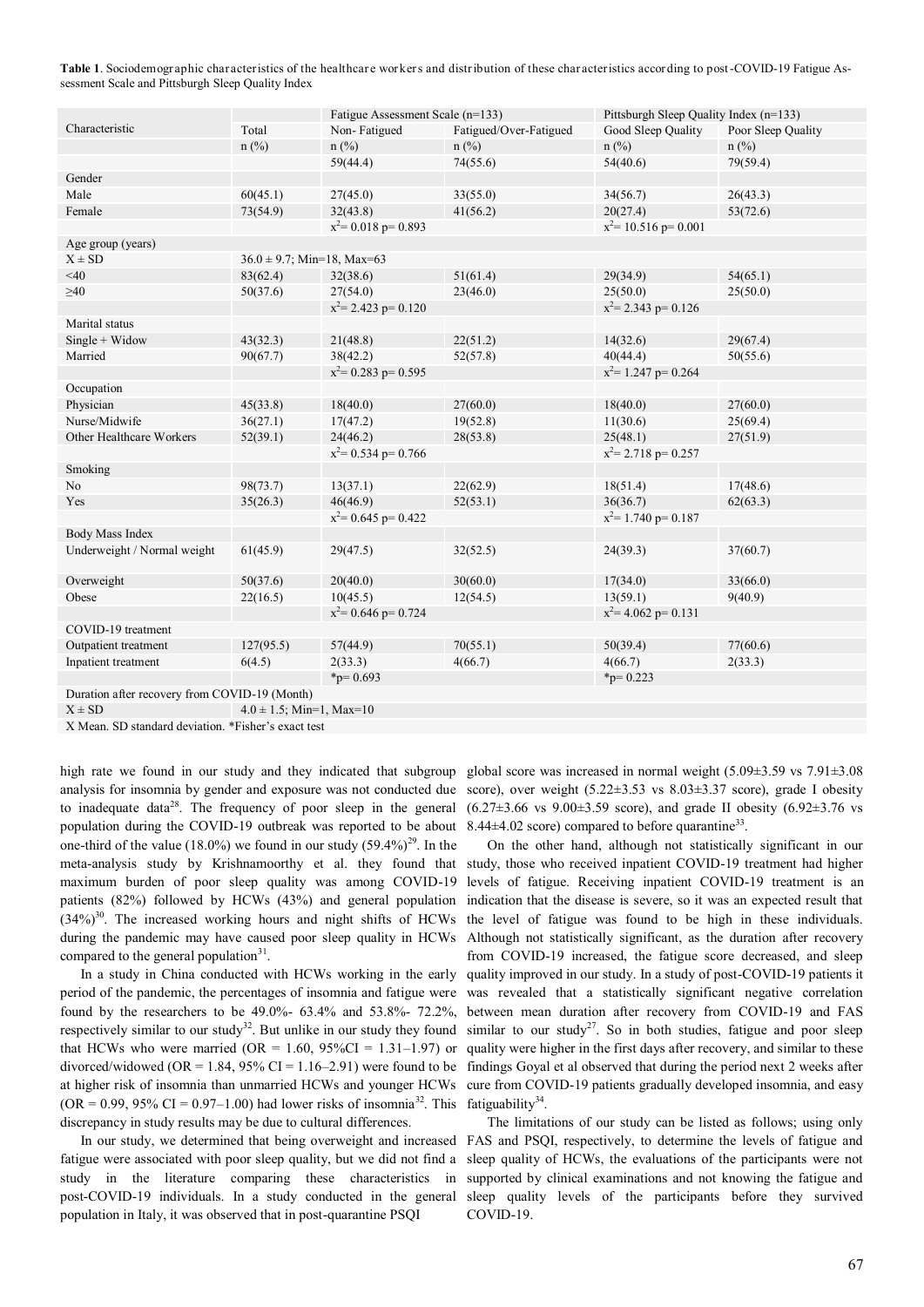**Table 2.** Distribution of the means of the post-COVID-19 Fatigue Assessment Scale and Pittsburgh Sleep Quality Index by sociodemographic characteristics of the healthcare workers (n=133)

| Characteristic                                                 | Fatigue Assessment Scale $(X \pm SD)$ | Pittsburgh Sleep Quality Index ( $X \pm$<br>SD) |
|----------------------------------------------------------------|---------------------------------------|-------------------------------------------------|
|                                                                | $22.4 \pm 5.3$                        | $5.7 \pm 3.3$                                   |
| Gender                                                         |                                       |                                                 |
| Male                                                           | $21.9 \pm 5.2$                        | $4.6 \pm 2.8$                                   |
| Female                                                         | $22.9 \pm 5.3$                        | $6.5 \pm 3.5$                                   |
|                                                                | $U = 2044.0$ p= 0.508                 | $U=1470.0$ p= 0.001                             |
| Age group (years)                                              |                                       |                                                 |
| $<$ 40                                                         | $23.3 \pm 5.2$                        | $6.2 \pm 3.4$                                   |
| >40                                                            | $21.0 \pm 5.1$                        | $4.8 \pm 3.2$                                   |
|                                                                | $U=1522.5$ p= 0.010                   | $U=1573.5$ p= 0.019                             |
| Marital status                                                 |                                       |                                                 |
| $Single + Widow$                                               | $22.2 \pm 5.3$                        | $6.0 \pm 3.4$                                   |
| Married                                                        | $22.5 \pm 5.3$                        | $5.5 \pm 3.3$                                   |
|                                                                | $U = 2028.5$ p= 0.652                 | $U=1735.0$ p= 0.334                             |
| Occupation                                                     |                                       |                                                 |
| Physician                                                      | $22.9 \pm 5.6$                        | $5.5 \pm 3.2$                                   |
| Nurse/Midwife                                                  | $22.4 \pm 5.3$                        | $6.4 \pm 3.6$                                   |
| Other Healthcare Workers                                       | $22.0 \pm 5.0$                        | $5.3 \pm 3.3$                                   |
|                                                                | KW= $0.478$ p= $0.787$                | KW= 2.236 p= $0.327$                            |
| Smoking                                                        |                                       |                                                 |
| N <sub>0</sub>                                                 | $22.3 \pm 5.2$                        | $5.9 \pm 3.4$                                   |
| Yes                                                            | $22.9 \pm 5.6$                        | $5.1 \pm 3.3$                                   |
|                                                                | $U=$ 1535.5 p= 0.357                  | $U=1936.5$ p= 0.255                             |
| Body Mass Index                                                |                                       |                                                 |
| Underweight / Normal weight                                    | $23.1 \pm 5.4$                        | $5.7 \pm 3.4$                                   |
| Overweight                                                     | $22.1 \pm 5.8$                        | $6.4 \pm 3.5$                                   |
| Obese                                                          | $21.3 \pm 3.1$                        | $4.0 \pm 2.2$                                   |
|                                                                | KW= $1.176$ p= 0.556                  | KW= 8.255 p= $0.016*$                           |
| *Significant difference= Obese- Overweight; U= 28.183 p= 0.012 |                                       |                                                 |
| COVID-19 treatment                                             |                                       |                                                 |
| Outpatient treatment                                           | $22.4 \pm 5.3$                        | $5.8 \pm 3.4$                                   |
| Inpatient treatment                                            | $24.2 \pm 4.9$                        | $3.5 \pm 1.2$                                   |
|                                                                | $U = 460.5$ p= 0.387                  | $U = 222.5$ p= 0.084                            |
|                                                                |                                       |                                                 |

X Mean. SD standard deviation, U Mann-Whitney U Test, KW Kruskal-Wallis Test

#### *Conclusion*

In our study we found that more than half of the HCWs who survived COVID-19 had fatigued and had poor sleep quality. The mean fatigue and sleep quality score was higher under the age of 40. Increasing PSQI score (the worse sleep quality), increased the fatigue 1.54 times. Being female worsened sleep quality 6.61 times, being overweight worsened sleep quality 4.81 times, and increasing FAS score worsened sleep quality 1.39 times. HCWs are potentially at risk of contracting COVID-19 disease due to their profession. For the health service to continue without interruption during the prolonged pandemic process, it is thought that the situations that may negatively affect the work performance of HCWs should be minimized and especially those who have the disease should be followed up regularly.

#### *Conflicts of Interest*

The authors report no conflict of interest.

## *Funding*

None

## **REFERENCES**

- 1. Cetintepe SP, Ilhan MN. Risk Reduction in Healthcare Workers in the COVID-19 Outbreak. *J Biotechnol Strateg Heal Res*. 2020;1:50-54. doi:10.34084/bshr.712539
- 2. Huang L, Lin G, Tang L, Yu L, Zhou Z. Special attention to nurses' protection during the COVID-19 epidemic. *Crit Care*. 2020;24(1):120. doi:10.1186/s13054-020-2841-7
- 3. Christian MD, Loutfy M, McDonald LC, Martinez KF, Ofner M, Wong T, et al. Possible SARS Coronavirus Transmission during Cardiopulmonary Resuscitation. *Emerg Infect Dis*. 2004;10(2):287-293. doi:10.3201/eid1002.030700

**Table 3.** Logistic regression model predicting post-COVID-19 fatigue

| Category                               | OR (95% CI)          | P     |
|----------------------------------------|----------------------|-------|
| Gender                                 |                      |       |
| Male                                   | 1.00                 |       |
| Female                                 | $0.74(0.25 - 2.18)$  | 0.589 |
| Age group (years)                      |                      |       |
| $<$ 40                                 | 1.00                 |       |
| >40                                    | $0.44(0.16 - 1.19)$  | 0.107 |
| Marital status                         |                      |       |
| $Single + Widow$                       | 1.00                 |       |
| Married                                | $1.76(0.61 - 5.09)$  | 0.298 |
| Occupation                             |                      |       |
| Other Healthcare Workers               | 1.00                 |       |
| Physician                              | $1.09(0.42 - 2.83)$  | 0.864 |
| Nurse/Midwife                          | $0.73(0.22 - 2.45)$  | 0.608 |
| Smoking                                |                      |       |
| N <sub>0</sub>                         | 1.00                 |       |
| Yes                                    | $1.88(0.70 - 5.03)$  | 0.209 |
| <b>Body Mass Index</b>                 |                      |       |
| Underweight / Normal weight            | 1.00                 |       |
| Overweight                             | $0.99(0.33 - 2.99)$  | 0.998 |
| Obese                                  | $1.73(0.50-6.04)$    | 0.388 |
| COVID-19 treatment                     |                      |       |
| Outpatient treatment                   | 1.00                 |       |
| Inpatient treatment                    | $4.05(0.52 - 31.57)$ | 0.182 |
| Duration after recovery from COVID-19  | $0.95(0.72 - 1.27)$  | 0.747 |
| PSQI score                             | $1.54(1.28-1.84)$    | 0.001 |
| OR Odds ratio, CI Confidence interval, |                      |       |

Reference category;  $\dagger$  = non-fatigued